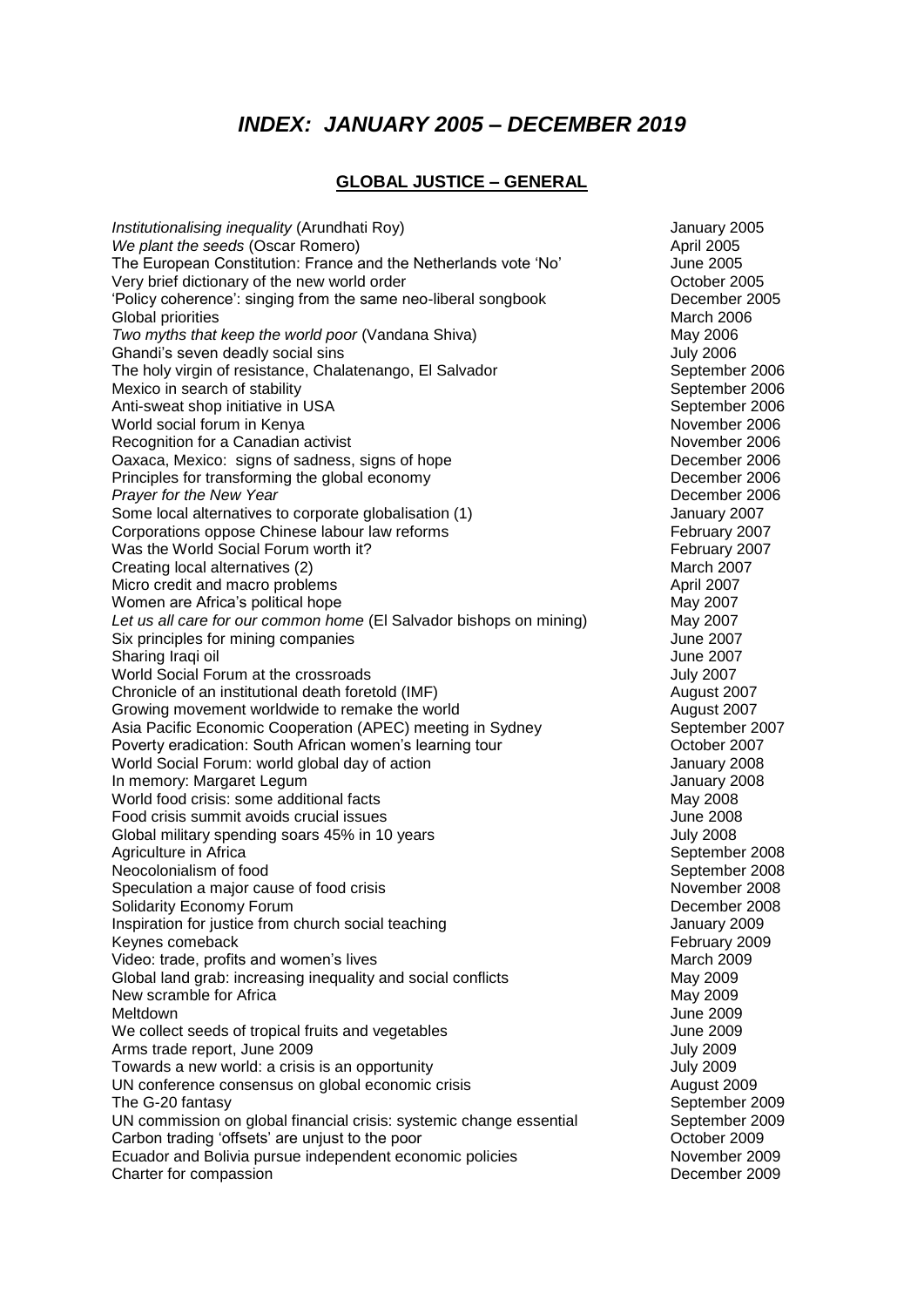Feeding the world's people: too many people or the wrong model? January 2010 Charter for Compassion (2) Charter for Compassion (2) 21<sup>st</sup> century colonialism: African land grab June 2010 Conference in Melanesia on traditional economy and the context of the Uuly 2010 Using the www to provide global micro-loans and the state of the control of the August 2010 The coming hunger: record food prices put world 'in danger' January 2011 Liberia's first radio station for women<br>
The true cost of your laptop?<br>
March 2011 The true cost of your laptop?<br>
The Mauritius miracle<br>
May 2011 The Mauritius miracle<br>
Democracy and Humala win in Peru<br>
Une 2011 Democracy and Humala win in Peru Why walk for poverty eradication? The state of the state of the state of the state of the state of the state of the state of the state of the state of the state of the state of the state of the state of the state of the st Will Melanesian democracy be sunk by demography? July 2011 It's too late for sustainability: what we need is system change The Mugust 2011 **Economic crisis: perspectives August 2011 August 2011** Occupy Wall Street: new democracy? September 2011 A world of war: toll the bell of mourning and outrage September 2011<br>
The Davos class: 'No ideas, no imagination' March 2012 The Davos class: 'No ideas, no imagination' BRICS push to redress power imbalances May 2012 Gross abuse of justice in Haiti<br>
True sustainability needs an ethical revolution<br>
March 2013 True sustainability needs an ethical revolution Fight for our future! No price on nature! March 2013 Micro-credit: an appraisal today March 2013 May Day march in El Salvador rejects privatisation May 2013 Women's training: from fragility to competence November 2013 Africa-Europe Faith and Justice Network publish 2-volume Manual July 2014 Cuba's alliance with Pacific Islands<br>
Good news digest: Syrian refugees get education in Jordan<br>
September 2014 Good news digest: Syrian refugees get education in Jordan Woman Secretary General of Pacific Islands Forum November 2014<br>The re-colonisation of Africa The re-colonisation of Africa Some more facts about 'Peasant Farming' March 2015 Country in distress July 2015 The pernicious myth of perpetual economic growth May 2016 Papua New Guinea and China: increasing engagement May 2016 The World Economic Forum and the world's future July 2016 Reflections on the World Social Forum Network Control of the September 2016 Deconstructing the privatisation scam: an Australian perspective Tuly 2017 Successful initiative from *Self Help Africa* July 2017 Seek indigenous consent for economic projects: Pope Francis **July 2017** Inter-school debating in East New Britain: a promising awareness-raising project states of the september 2017 The language of finance and business: a revealing analysis September 2017 The world is plundering billions from Africa each year **January 2018** January 2018 The World Economic Forum, Davos: Inequality 2018 Manuary 2018 January 2018 An alternative economic exchange cooperation model: shared principles and values March 2018 South Africa: miners reach settlement with mining company May 2018 The Democratic Republic of Congo: behind the violent upheavals July 2018 Land grabbing in Africa **September 2018** September 2018 China's economic interest in Africa<br>
Social protest and corporate impunity in Peru<br>
November 2018 Social protest and corporate impunity in Peru ActionAid's principles of gender–just trade January 2019 Why 'free trade' is bad for you (or most of you) March 2019 Five trade principles and *Laudato Si'* March 2019 The drop in global poverty and the state of the drop in global poverty Economic empowerment of women is good for all May 2019 Why are Guatemalan farmers becoming migrants? September 2019 USA-Mexico border sees surge in African migrants November 2019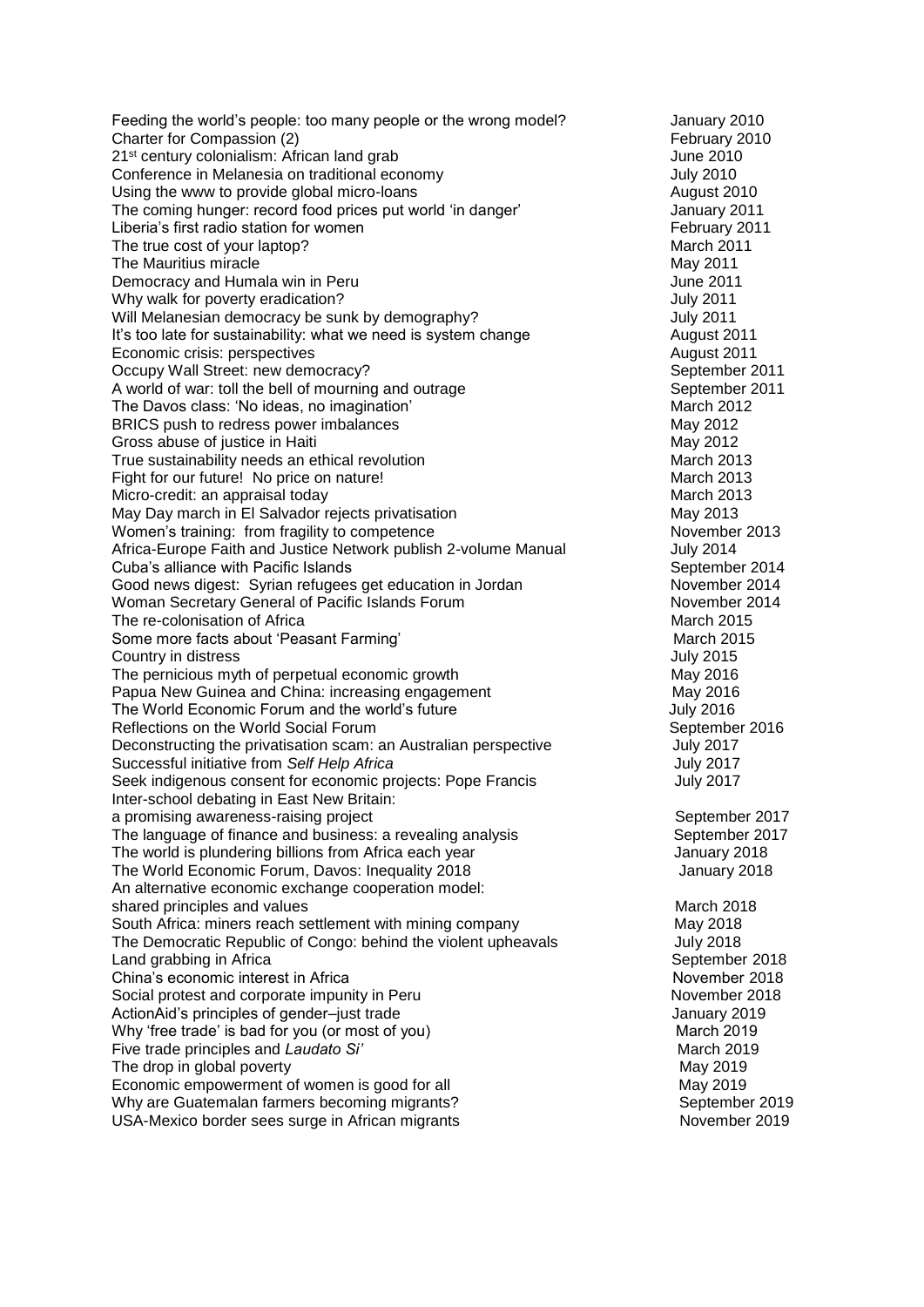#### **QUOTATIONS**

Cochabamba Declaration: *on water* **March 2005** Mahatma Gandhi: *on testing a plan of action* June 2005 Winston Churchill: *on science* July 2005 Dr Robert Abaogye-Mensah: *on international trade* example and the Mugust 2005<br>Archbishop Desmond Tutu: *on neutrality* example and the March 2006 Archbishop Desmond Tutu: *on neutrality* Alex Carey: *on democracy and corporate power* **December 2006** December 2006 Martin Luther King: *We are called to speak for the weak* January 2007 Robin Morgan and Susan Hawthorne: *on disconnection* June 2007 Rabbi Jack Riemer: *We cannot merely pray to you, O God* July 2007<br>Pope John Paul II: Praver for peace July 2007 Pope John Paul II: *Prayer for peace*<br>King Review. United Kingdom: *on climate change and the free market* **December 2007** King Review, United Kingdom: *on climate change and the free market* Vandana Shiva from *Earth Democracy Justice Sustainability* February 2008 Wangari Mattai: *on biotechnology and patenting life forms* April 2008 Barbara Kingsolver*: on hope* June 2008 Cardinal Carlo Maria Martini: *on love and beauty* August 2008 George Monbiot: *Not without an interior new vision* February 2010 Oscar Romero on *Christian mission* March 2010 Albert Schweitzer on *reverence for life* March 2010 Susan George: from *End financial control of European governance* August 2011 Simone de Beauvoir on the value of life August 2011 Alexander Solshenitsyn on power and the state of the January 2012 Daniel Moynihan on opinion and facts **September 2012** September 2012 Gandhi on violence November 2012 Pope John Paul II on violence and peace November 2012 Mussolini on corporatism - fascism May 2013 Paul Cliché: on concentration of wealth May 2015 Vaclav Havel: on hope September 2015 Charles Peguy on telling what you see January 2016 Pope Paul VI, Populorum Progressio (Development of peoples), 1967 March 2016<br>The Transnational Institute on world trade iustice March 2016 The Transnational Institute on world trade justice Drew Dellinger*: What did you do?* July 2016 Janet O'Sullivan: on relationship and ecology September 2016 Some wisdom from Victor Hugo **May 2017** May 2017 Beliefs of Neo-Liberalism November 2017 Charles Schultz: Some words of wisdom January 2018 'If you cut a tree': Devinder Sharma July 2018 World military spending November 2018 Modern contemporary culture November 2018 Albert Einstein: '*A human being is part of the whole Universe'* March 2019

#### **DEBT**

'Get on Board': 'Make Poverty History' campaign May 2005 Jubilee prayer June 2005 G7 decision on debt cancellation<br>
Self-help micro credit scheme (Uganda)<br>
April 2006 Self-help micro credit scheme (Uganda) The Devil is in the detail: Nigeria's debt and the Paris Club April 2006 Disempowering the IMF: now is the time<br>
New department in World Bank needs close scrutiny<br>
New department in World Bank needs close scrutiny<br>
August 2006 New department in World Bank needs close scrutiny<br>
Norway cancels debt and sets historic precedent<br>
October 2006 Norway cancels debt and sets historic precedent Next focus for debt campaign: G20 meeting in Melbourne **Campaign** Cortober 2006 UK withdraws funding from World Bank **Democratists** Corresponding to the UK withdraws 12006 Debt2Health: German initiative seeking world support **December 2007** Debt of developing countries and the global financial crisis November 2008 Haiti: dreadful injustices underlying its present calamities **Fig. 10.10 Fig. 10.10** January 2010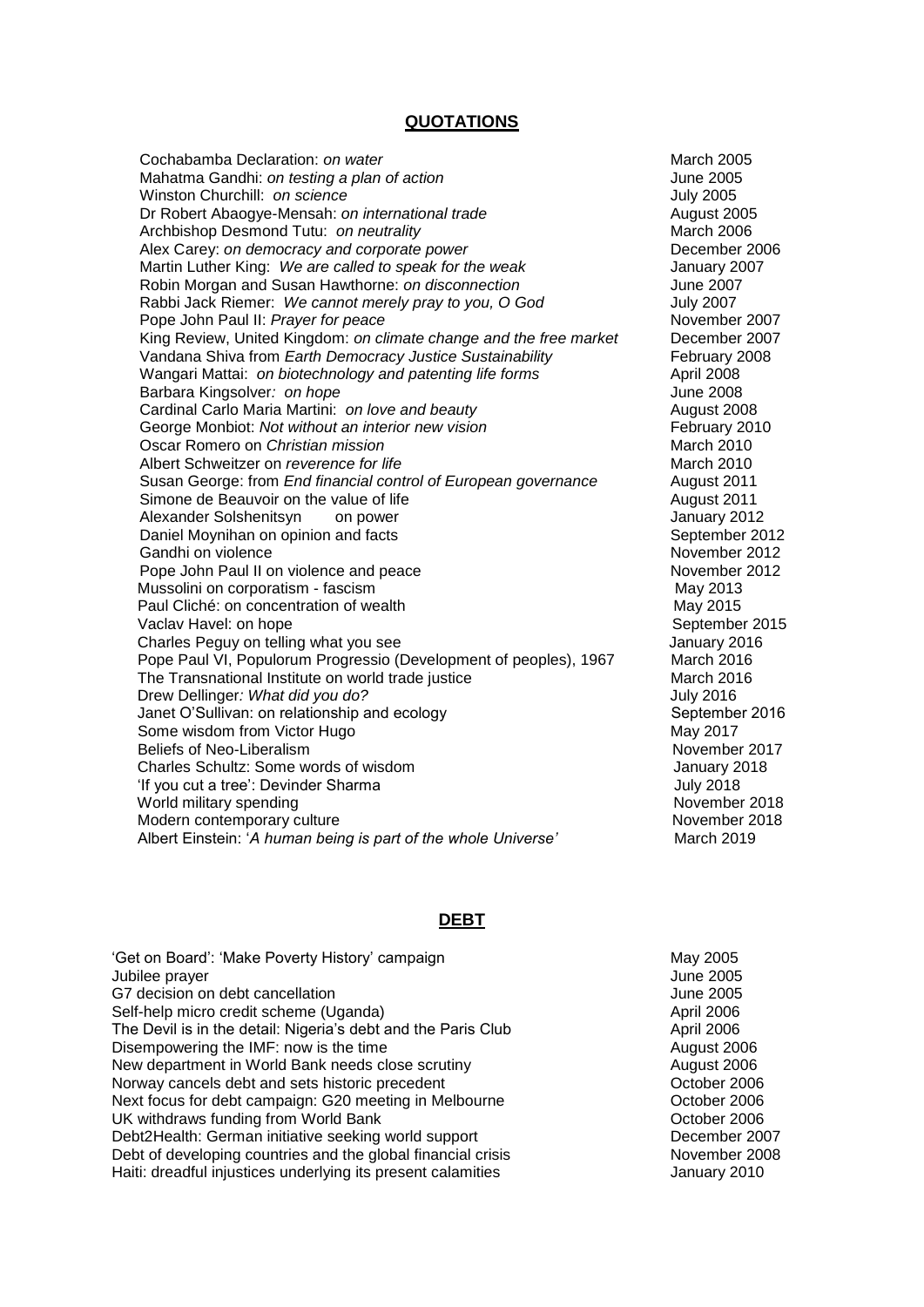G7 agrees to cancel Haiti's debts February 2010 Haiti's debt: update March 2010 Defuse the debt crisis **December 2010** Vulture funds: let's stop them June 2011 Aid in reverse – how poor countries develop rich countries January 2017

### **ECOLOGY/WATER/CLIMATE CHANGE**

The European Union and water<br>Blue Gold: the corporate theft of the world's water: book review **February 2005**<br>March 2005 *Blue Gold: the corporate theft of the world's water: book review* March 2005<br>The Water Resolution: an action tool The Water Resolution: an action tool Privatised water in South Australia **April 2005 April 2005** The Water Resolution: update May 2005 The Water Resolution in Canada September 2005 'Local actions for a global challenge': Fourth World Water Forum, Mexico February 2006 International water forums, Mexico City: report March 2006 Water, the source of all life March 2006 Continuing education on the world water crisis November 2006 Faith communities unite on climate change **Faith communities** unite on climate change World water day **February 2007** David Suzuki on climate change and the state of the April 2007 Climate: no time for blame, there is a task ahead July 2007 Bio-fuels: what lies ahead? September 2007 Rainforest in Uganda saved by people's campaign Theorem Controller 2007 Deforestation and agrofuels **Deforestation** and agrofuels **December 2007** Woodlark rainforests spared for now Value 2008 and the United States of the United States of the United States Biofuels: mounting concern about palm oil and peat February 2008 Biofuel production threatens Kenya's delta July 2008 Water justice: reversing privatization and all the settlements of the August 2008 Bottled water: acting locally<br>
Bio-fuel instead of food in Papua New Guinea<br>
February 2009 Bio-fuel instead of food in Papua New Guinea Fifth World Water Forum, March 2009 March 2009 March 2009 Food authority makes seriously flawed decisions March 2009 March 2009 The world's first climate change refugees May 2009 Climate change: how to ensure development and transfer of Theorem Corporation Cotober 2009 appropriate technologies The World Bank and Indonesia's forests **December 2009** World Water Day is 22<sup>nd</sup> March February 2010 Turning point for European Union fuel policies March 2010 What are the Alberta tar sands? March 2010 How people's action helped pass Bill C-311 April 2010 'Where life once thrived...': Alberta tar sands (2) May 2010 Water Wisdom *by Vandana Shiva* June 2010 Environment fallout from the Alberta tar sands (3) Solution of the Sully 2010 Aboriginal peoples and Alberta tar sands (4) August 2010 Another success for global people's movements **August 2010** August 2010 UN protocol on bio-safety: new international treaty<br>
Pacific nations extend bans on tuna fishing<br>
October 2010 Pacific nations extend bans on tuna fishing<br>Climate wars: the fight for survival as the world overheats: book review Movember 2010 Climate wars: the fight for survival as the world overheats: book review No trade without help on undeniable climate change<br>
Growing markets for sustainable products
Signed Consumer 2010 Growing markets for sustainable products<br>
French farmers v. Ecology Ministry<br>
Pecember 2010 French farmers v. Ecology Ministry *Sun come up*: film on climate change refugees in the South Pacific February 2011 World Water Day April 2011 Kalihari Bushmen win back rights to water after nine years **Sand Constanting Constanting Constanting Constanting** Palm oil: for this, rainforests are destroyed November 2011 Experimental seabed mining in the Pacific: campaign and petition November 2011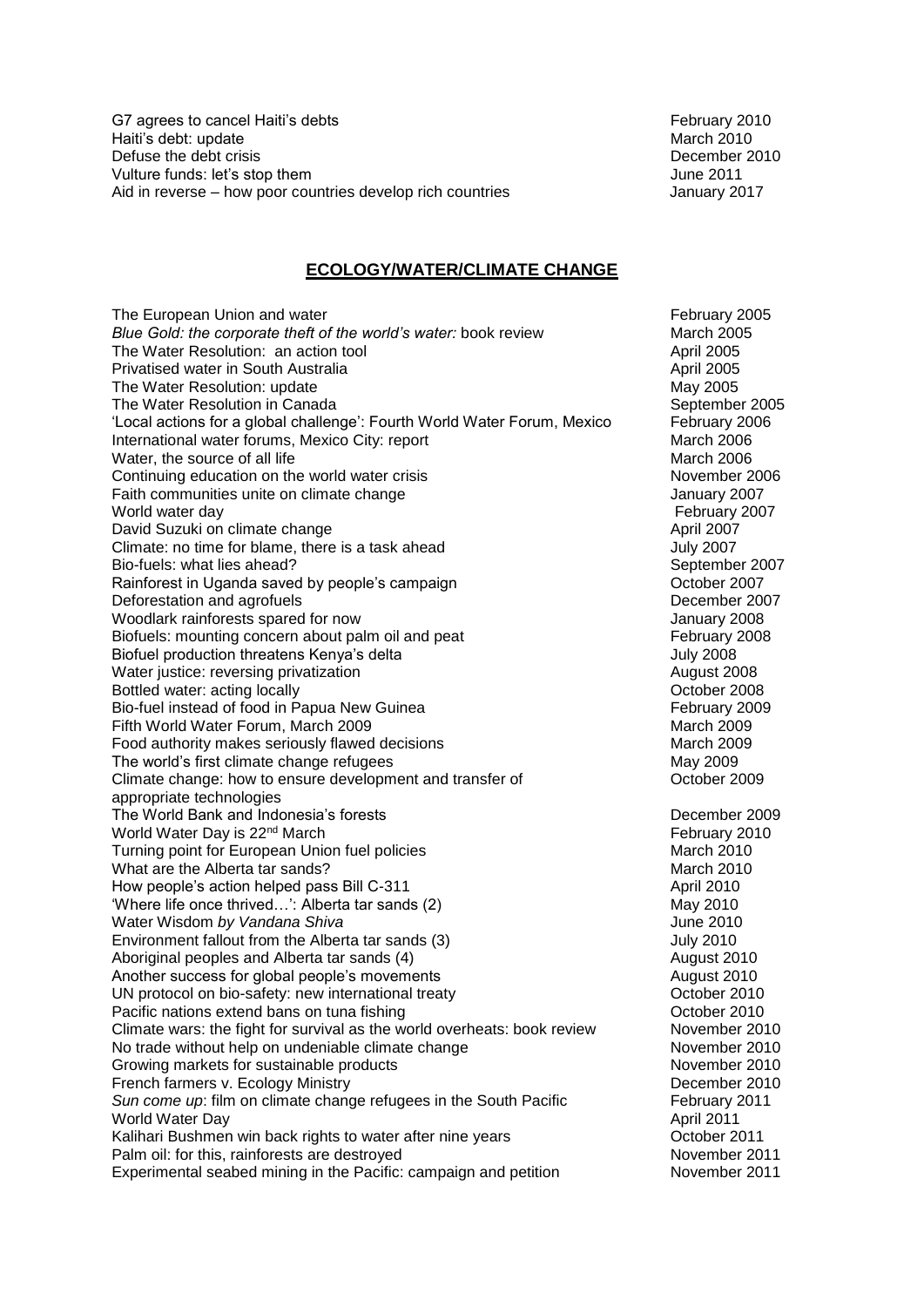Experimental seabed mining in the Pacific: civil society says, 'Slow down. Let us assess the risks'. December 2011 Towards a 'blue economy': a Pacific model of growth? Towards a January 2012 The Grail and GRAIN, my 'star' organizations Manus March 2012 Vanuatu gives market power to small cocoa farmers<br>
'Greening' free trade means perpetuating current injustices<br>
September 2012 'Greening' free trade means perpetuating current injustices 'Fracking' victory in Longmont, Colorado **November 2012**<br>
Water cooperation, not water privatisation Movember 2013 Water cooperation, not water privatisation<br>
Majuro Declaration for climate leadership<br>
Majuro Declaration for climate leadership Majuro Declaration for climate leadership<br>
How economic growth has become anti-life (Vandana Shiva) 
September 2013 *How economic growth has become anti-life (Vandana Shiva)* El Salvador fights mine take-over January 2014 Hungry for land: small farmers are losing their land **July 2014** July 2014 Deep seabed mining: emerging new industry with unknown environmental impact September 2014 Forward to greener and more inclusive economies November 2014 Good news digest: renewable energy advances November 2014 A water justice toolkit March 2016 The great timber heist: the logging industry in Papua New Guinea March 2016 Deep sea mining: scientists call for temporary halt to new permits March 2016 Language for a new world: from sustainable to regenerative May 2016 Tiny sea creatures are saving us from hell on earth September 2016 El Salvador wins a victory but at great cost November 2016 'Big Oil' v. South Portland July 2017 Exxon forced to consider climate change **Series** July 2017 Anti-fracking in Colorado: update September 2017 Global warming: those most impacted are those who least cause it September 2017 Sustainable Development Goals: the road to 2030 (Part 1) July 2018 Sustainable Development Goals: the road to 2030 (Part 2) September 2018 Papua New Guinea: Land summit or land grab? July 2019 Amazon Sacred Headwaters Initiative **July 2019** July 2019 Climate change in the Pacific: the Nadi Bay Declaration July 2019 The Green New Deal is workable: five reasons why July 2019 The big polluters: political action vital September 2019 Land defender killed in the Democratic Republic of Congo (DRC) September 2019 The smallholder farmers and the dream of food security November 2019

### **HUMAN TRAFFICKING**

Project to fight international trafficking of women (Brazil) January 2005 News from Brazil, Europe, USA and Australia February 2005 Human trafficking in USA March 2005 European Convention against trafficking April 2005 Bulgarian victims of trafficking face hard homecoming May 2005 Trafficking of Mexican women to USA June 2005 Dutch Foundation of Religious against Trafficking: *Anna,* a new film July 2005 Vatican meeting: Trafficking in human beings **August 2005** August 2005 Zero tolerance of trafficking in NATO September 2005 Combating human trafficking in Europe Combating 19905 Angel Coalition against trafficking in Russia; USA commitment November 2005 Young women forced into prostitution (UK) Necember 2005 Prostitution leads to sex slavery; News from USA February 2006 Dutch Foundation of Religious against Trafficking March 2006 March 2006 Anti-trafficking campaign during World Cup football **April 2006** April 2006 Human trafficking and human rights: Asia-Pacific Forum May 2006 Growing business alliances against human trafficking Theorem 3006 June 2006 An example of networking and the state of the state of the state of the state of the state of the state of the state of the state of the state of the state of the state of the state of the state of the state of the state o A witness tour of Lithuania and Latvia (1) September 2006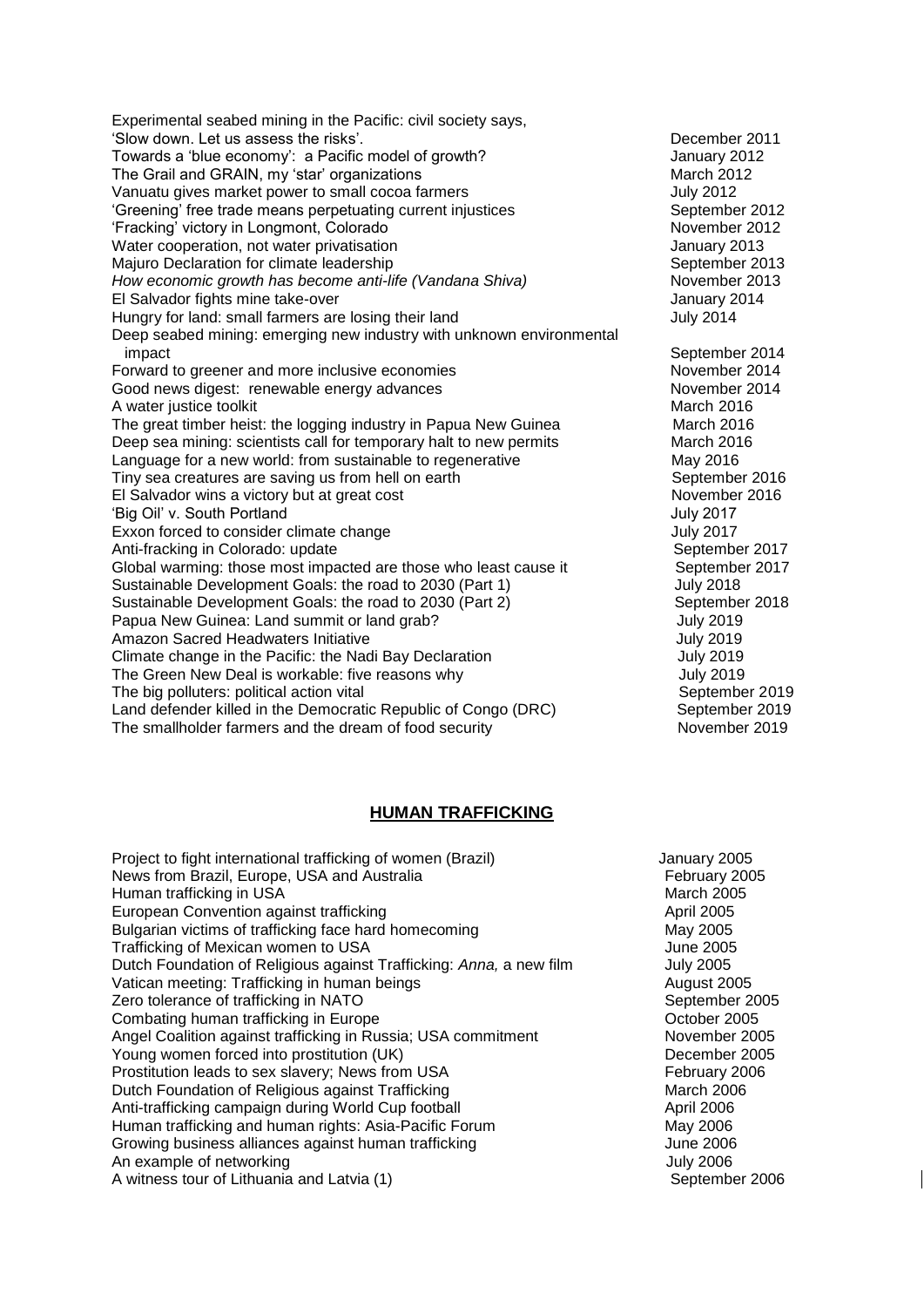Witness tour of Lithuania and Latvia (2) September 2006 Sex slavery: focus on Australia **Communists** Controller and October 2006 Human trafficking: Mexico-USA November 2006 Human cargo is a \$10 billion industry **December 2006 December 2006** Human trafficking in South Africa<br>
Training conference in Nairobi (1) Nairobi (1) Nairobi (3) Nairobi (3) Nairobi (3) Nairobi (3) Nairobi (3) Na Training conference in Nairobi (1)<br>
Training conference in Nairobi (2)<br>
Training conference in Nairobi (2) Training conference in Nairobi (2) **February 2007** February 2007<br>Trafficking in Tanzania Trafficking in Tanzania<br>The Medaille Trust, United Kingdom: another initiative against trafficking April 2007 The Medaille Trust, United Kingdom: another initiative against trafficking April 2007<br>Anti-trafficking plans for 2007 in the European Union Anti-trafficking plans for 2007 in the European Union South African gold mines destination for women from Mozambique June 2007 Bangladesh government restricts UN rapporteur **Figure 10** and the state of the Uuly 2007 Report from Uganda August 2007 Human trafficking in Milan, Italy September 2007 Let's march to 'Amazing Grace': Canada and human trafficking The Corollactic Corollactic Portugalactic Detroit Public statement: International network of Religious against Trafficking November 2007 Counter-trafficking training in South Africa **December 2007** Anti-trafficking information from the Netherlands **Fig. 10.18 and 10.18 and 10.18 and 10.18 and 10.18 and 10.18 and 10.18 and 10.18 and 10.18 and 10.18 and 10.18 and 10.18 and 10.18 and 10.18 and 10.18 and 10.18 and 10.18** Under-age girls from Nigeria smuggled into Europe February 2008 Anti-trafficking in the Netherlands March 2008 Trafficking in lives: prostitution fuels exploitation of women April 2008 Trafficking via Mocambique to South Africa May 2008 Trafficking children in Kenya June 2008 Human trafficking: a Ugandan perspective July 2008 A crime so monstrous and the second second second second second second second second second second second second second second second second second second second second second second second second second second second seco 2008 Women's Day arch in Pretoria September 2008 September 2008 International network behind Chinese salons **Chinese School Chinese School Chinese School** Cotober 2008 Australian funding to combat people trafficking<br>
Terrible experience' of a Grail member in the Philippines<br>
December 2008 'Terrible experience' of a Grail member in the Philippines Fighting human trafficking: our Christian responsibility and the metal of the January 2009 *Elena*: a reflection on trafficking in women February 2009 Solidarity **March 2009** We are one body **April 2009** A step forward: Conference on human trafficking, Den Bosch, Netherlands June 2009 Trends in trafficking in and to South Africa Trends in the United States of the United States of the United States of the United States of the United States of the United States of the United States of the United States of 'End slavery now' Movement (Canada) August 2009 UN efforts against trafficking in persons: background paper of health and august 2009 Secretary General European day against human trafficking, 18<sup>th</sup> October: prayer September 2009 South Africa prepares for counter-trafficking campaign during Theorem Corporation Corporation Corporation Corporation Corporation Corporation Corporation Corporation Corporation Corporation Corporation Corporation Corporat 2010 Football World Cup Moral obligation to end violence against women November 2009 November 2009 Talitha kum: International network of consecrated life against **December 2009** trafficking in persons Human trafficking growing in Africa: new church study **Fig. 10.100 Study** January 2010 Trafficking of women in Germany and the Netherlands<br>Slavery in our own backvard<br>March 2010 Slavery in our own backyard 2010 should be about the game: let's kick out human trafficking example april 2010 *Iana Matei*: Readers' Digest European of the Year **Manual Communist Constructs** May 2010<br>Indonesian network of religious against trafficking in women and a summer and June 2010 Indonesian network of religious against trafficking in women<br>
Talitha Kum international network against trafficking<br>
June 2010 **Talitha Kum international network against trafficking** USA: despite law, few trafficking arrests **July 2010** UNITE campaign launched in Africa **August 2010** August 2010 During the 2010 World Cup in South Africa September 2010 Polish penal code now includes human trafficking definition **Solution** Corober 2010 Stop violence against women in Papua New Guinea November 2010 Human trafficking in the USA **December 2010** *Sex trafficking: Inside the business of modern slavery:* new book January 2011 European developments in work against human trafficking Theorem 3011 January 2011 New entity in the United Nations: UN Women March 2011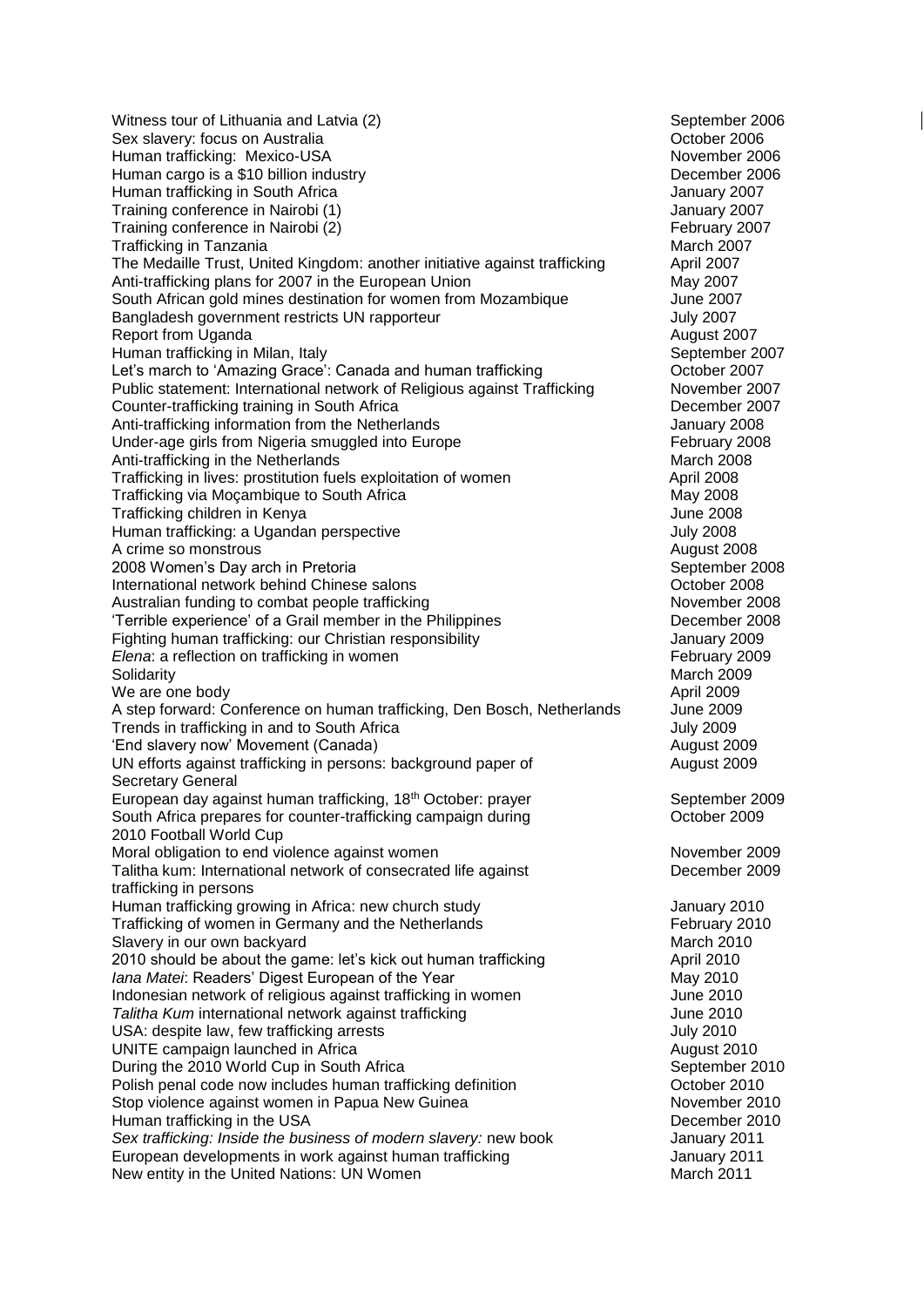Human trafficking knows no bounds and the set of the April 2011 **Transplant scandal May 2011** Victims of human trafficking: human rights enforcement June 2011 Open letter to Silvio Berlusconi: *Born as a woman* July 2011 *The road to lost innocence:* new book by Somaly Mam **August 2011** Arrest of five 'lover boys' September 2011 A life sentence for teenage mothers in Nigeria **Community Constructs** Corober 2011<br>
Parents exchange daughter for money<br>
October 2011 Parents exchange daughter for money<br>
We have to stop thinking prostitution is normal<br>
We have to stop thinking prostitution is normal We have to stop thinking prostitution is normal November 2011<br>A Polish conference and an Irish campaign<br>December 2011 A Polish conference and an Irish campaign January 2012: USA slavery and human trafficking prevention month January 2012 French resolution to criminalise prostitution users March 2012 Strong sentences for serious cases of human trafficking in Germany May 2012 Eradication of trafficking of human beings: European Union strategy 2012-16 July 2012 Trafficking of women and girls: programs in USA and Nepal September 2012 Human trafficking: a perspective from Cincinnati, Ohio, USA September 2012 Sixteen days of activism to end violence against women November 2012 International actions against trafficking of women January 2013 UFER panel on human trafficking: 57<sup>th</sup> session of CSW, New York May 2013<br>Reducing demand for trafficked persons: Report of Special Rapporteur (UN) July 2013 Reducing demand for trafficked persons: Report of Special Rapporteur (UN) The kids are not all right: youth homelessness and trafficking, New York September 2013 Seminar on human trafficking, Nepal November 2013 The Vatican and human trafficking January 2014 'Equality for women is progress for all' March 2014 Pope Francis urges action against human trafficking March 2014 The Katmandu Declaration: Nepal meeting on human trafficking entitled and the May 2014<br>Campaign during games in Brazil Campaign during games in Brazil Bought for a handful of silver...sold for a pair of sandals (Amos 8:6) September 2014<br>Trafficking of children – C10 award 2014 Trafficking of children – C10 award 2014<br>
Youth against human trafficking – Vatican symposium<br>
Youth against human trafficking – Vatican symposium<br>
September 2014 Youth against human trafficking – Vatican symposium **Trust Women Conference in London** November 2014 Statistics on trafficking in human beings January 2015 Human trafficking: update from South Africa March 2015 Australian actions against trafficking in humans May 2015 What has the TPP to do with human trafficking? The Manuson of the Sully 2015 Migration and human trafficking in Sustainable Development Goals September 2015 Human rights and protection of migrants and refugees in Europe September 2015 Human trafficking and torture<br>
Twenty-five years of work against human trafficking<br>
September 2015 Twenty-five years of work against human trafficking Engaging the private sector to end human trafficking November 2015 Labour conditions in textiles and garments industries November 2015 Forced labour and human trafficking November 2015 Event in Geneva against human trafficking **State Communist Contract Contract Contract** January 2016 TRACE workshop: 'Future trends in human trafficking' May 2016 Dutch Covenant on Sustainable Garments and Textiles May 2016 GRETA Report on protection of children among refugees entering Europe May 2016<br>Trafficked: From victim to survivor Trafficked: From victim to survivor Human trafficking in conflict situations September 2016<br>
Healing – is there a path?<br>
November 2016 Healing – is there a path?<br>
San Diego sex trafficking industry: federal report<br>
March 2017 San Diego sex trafficking industry: federal report Actions against human trafficking in Australia de Australia July 2017 Australian Catholic Religious Against Trafficking in Humans (ACRATH) March 2018 **Trafficking in persons March 2019** Natural March 2019 Modern slavery helpline receives over 7000 call a year May 2019 May 2019 Human trafficking in Canada September 2019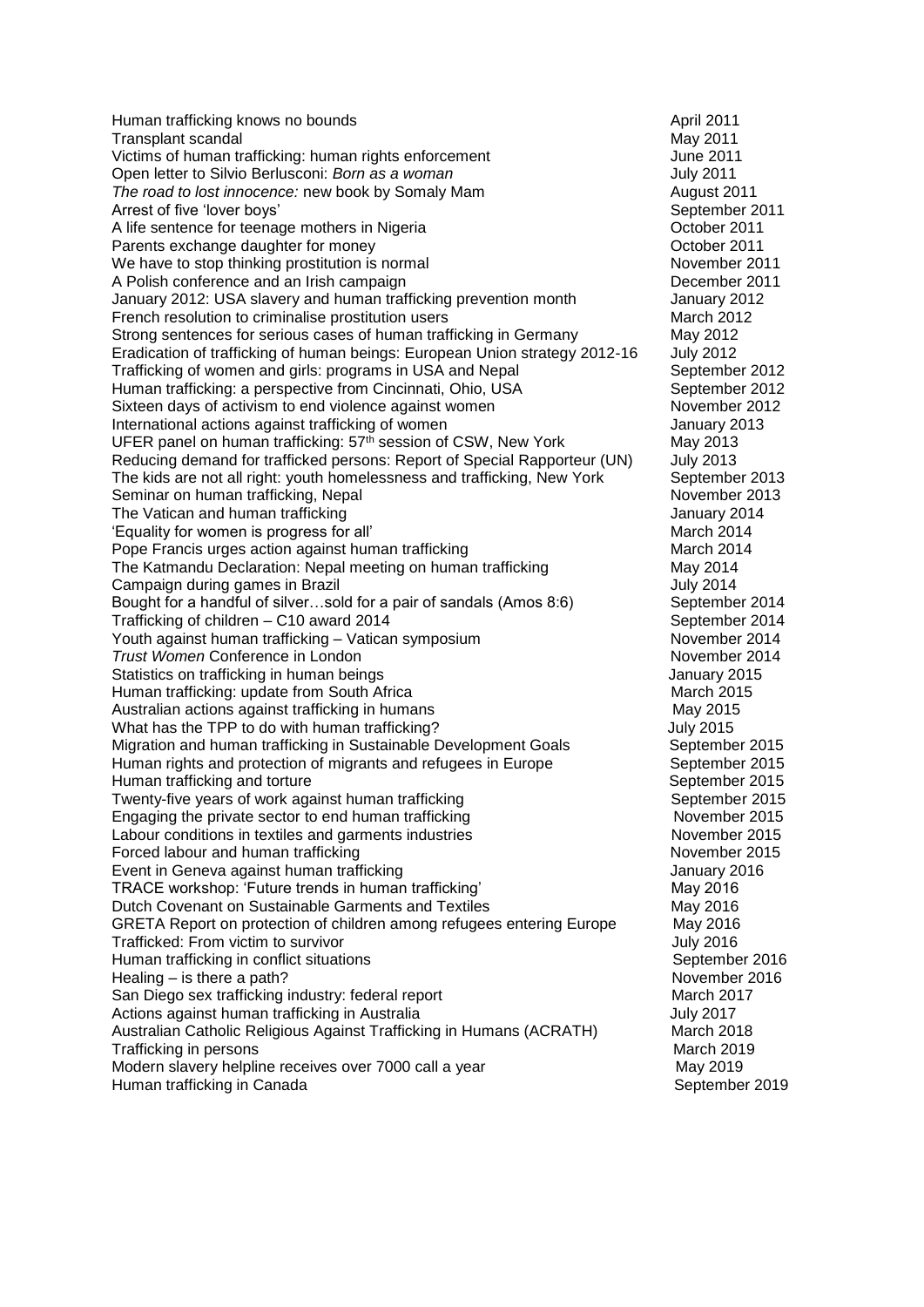### **NEWS FROM GRAIL GROUPS AND INDIVIDUALS**

News from Uganda March 2005 'Get on Board' campaign (Uganda) May 2005 Training for Transformation (South Africa)<br>
News from Tanzania<br>
September 2005 News from Tanzania Heeding New Orleans (USA) **Department Controllering Controllering** Coronation Coronation Coronation Coronation Coronation Coronation Coronation Coronation Coronation Coronation Coronation Coronation Coronation Coronation C Self-help micro-credit scheme (Uganda) and a self-help micro-credit scheme (Uganda) and a self-help micro-credit scheme (Uganda) Domestic water harvesting and food production (Uganda) **July 2006** UN staff involved in sexual abuse (Democratic Republic of Congo) April 2007 Global justice overcoming poverty: new initiatives **December 2008** December 2008 'Fracking' victory in Longmont, Colorado November 2012 The Grail and GRAIN, my 'star' organizations March 2012 'A world meal' in the Netherlands May 2015

## **PATENTING LIFE/GENETIC ENGINEERING OF FOOD CROPS**

Iraq's new patenting law: declaring war on farmers **Internal and Separate State August** January 2005 *The Global Banquet: politics of food:* film (Maryknoll) February 2005 GE failures in India April 2005 *Production = output, not yield* (Vandana Shiva) June 2005 Illegal corn shipments into Europe and Japan July 2005 Another GMO-free zone in Poland July 2005 German law protects consumers and farmers July 2005 GE canola and corn (Europe, Japan and Australia) August 2005 GE corn and health concerns: disclosure of secret study November 2005 GE project abandoned (Australia): pea causes damage in mice November 2005 Monsanto changes its pledge on sterile seed technology February 2006 Corporate control of GE science March 2006 Trading away traditional knowledge in free trade agreements Trading away traditional knowledge in free trade agreements Wheat breeding without genetic engineering and the matter of the story of a Monsanto canteen variable with the SUN A little story of a Monsanto canteen A little story of a Monsanto canteen *Unjust genes: life and death for sale: DVD (Columbans, Australia)* July 2006 GE rice contamination September 2006<br>
One suicide every eight hours<br>
October 2006 One suicide every eight hours **October 2006**<br>
The risks of hormonal milk<br>
October 2006 The risks of hormonal milk Mexico approves GE corn (MON863) for human consumption November 2006 Global report on GE crops makes outrageous claims Global Theory 3007 Disappearing honey bees: are GE crops implicated? May 2007 Spilled GE canola found growing in Japan **Canola Communist Contract Contract Contract Contract Contract Contract Contract Contract Contract Contract Contract Contract Contract Contract Contract Contract Contract Contract C** Ban on GE canola to be lifted in two Australian states November 2007 Global alliance says 'No' to patents of seeds and animals **State State State State 3** January 2008 *The world according to Monsanto*: new film now available **March 2008** March 2008 What food consumers and retailers can do March 2008 The end of farm-saved seed?: corporate control of life forms April 2008 GE-free canola preferred in Japan July 2008 Onerous clauses in Monsanto GE contract **December 2008** December 2008 Genetic engineering won't feed the world: expert report January 2009 Genetically engineered crops: a world overview February 2009 European seizure of generic drugs: patents and protection of life February 2009 Big business, intellectual property and climate change May 2009 May 2009 Another European seizure of in-transit generic drugs and the state of the 2009 Canada stops fighting Europe on GE food September 2009 India rejects Monsanto eggplant March 2010 Kangaroo Island GE-free canola goes global April 2010 Australians 'uncomfortable' with GE foods: survey May 2010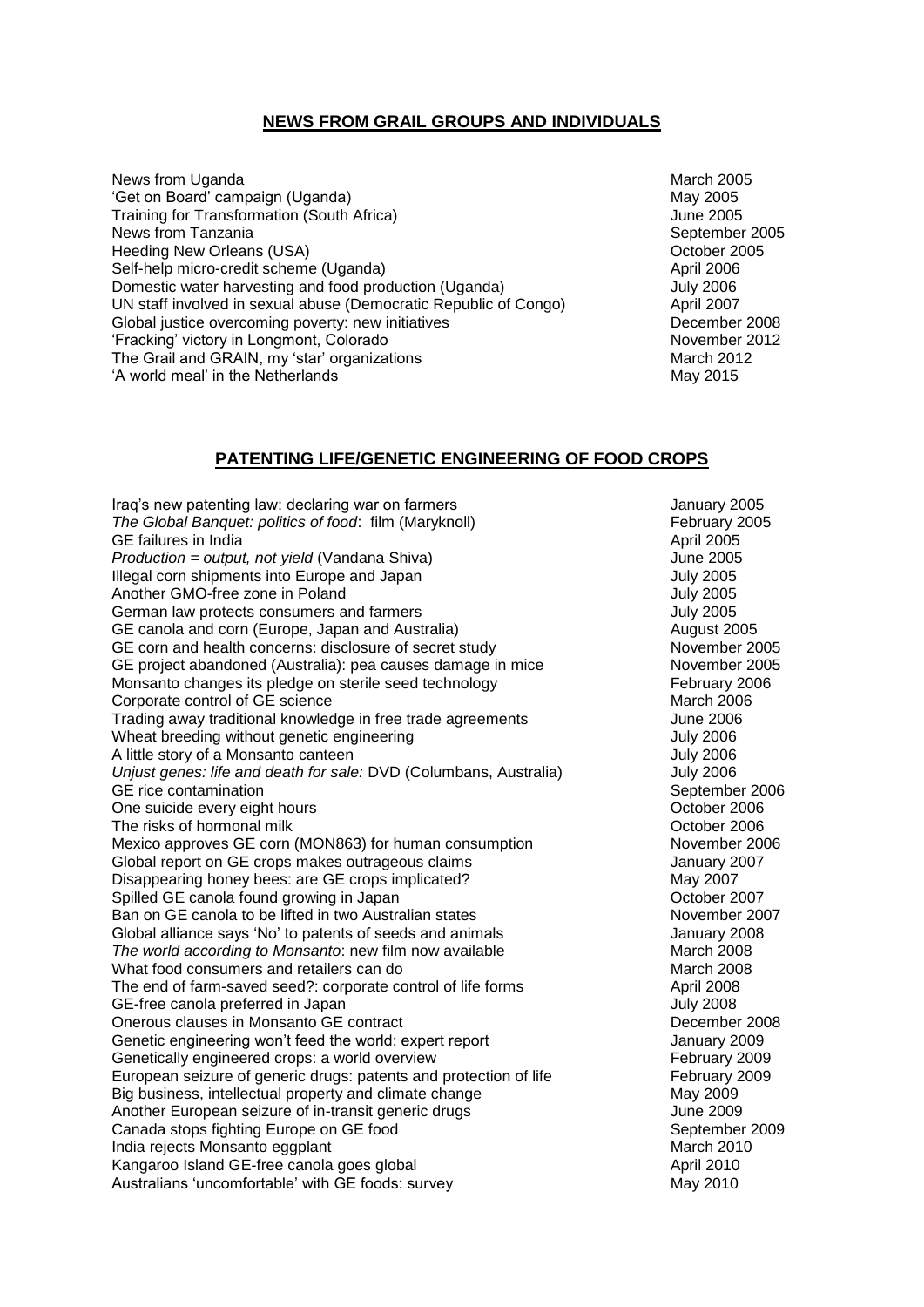10,000 Haitian farmers march against Monsanto June 2010 *The world according to Monsanto: pollution, politics and power*: new book July 2010 Genetically engineered salmon for the world? September 2010 Feral GE canola weeds infest Victorian roadsides The Canon Corporation Corporation Corporation Corporation Corporation Corporation Corporation Corporation Corporation Corporation Corporation Corporation Corporation Corpora GE food, formula and canola dumped at Monsanto's headquarters Corober 2010<br>All farmers suffer with GE canola: Australian experience February 2011 All farmers suffer with GE canola: Australian experience Vatican policy change towards genetic engineering and the control of the April 2011<br>GRAIN receives 'Right Livelihood' award 2011 GRAIN receives 'Right Livelihood' award 2011 **CELL COMBON CORAIN CORPORATION** October 2012 The Grail and GRAIN, my 'star' organizations

India grants first 'compulsory license' to generic drug-producer May 2012 Improving crop quality for African farmers without GE September 2012 India: urban boom and rural bankruptcy (Pt 1) September 2012 India: urban boom, rural bankruptcy (Pt 2) November 2012 Seed sovereignty is food sovereignty **Seed sovereignty** January 2013 Will 'Frankenfish' make it to your dinner table? May 2013 New European seed law threatens common agricultural heritage May 2013 Monsanto's new strategy in Europe: from GE crop growing to focus on trade July 2013 Some bad news and some better news: genetically engineered fish March 2014 Steve Marsh and Michael Baxter: a GE canola story from Western Australia May 2014<br>Statement on safety of genetically modified organisms (GMOs) January 2015 Statement on safety of genetically modified organisms (GMOs) Food sovereignty through agro-ecology Tubes and Tubes and Tubes July 2015 Is genetic engineering of crops running out of steam? September 2015 Another uncontrolled spread of genetically modified (GM) canola November 2015 Corporate control and the control matrix of the control matrix of the March 2017 No genetically engineered organisms in Africa March 2017 Is genetically manipulated (GM) crop production stagnating? May 2017

**TRADE AGREEMENTS**

### **WORLD TRADE ORGANISATION (WTO)**

General Agreement on Trade in Services (GATS): update February 2005<br>Citizen Trade Commission (Maine USA) February 2005 Citizen Trade Commission (Maine, USA)<br>
Local government and GATS (France)<br>
May 2005 Local government and GATS (France)<br>
Trade Justice: resource booklet (Australia)<br>
May 2005 *Trade Justice*: resource booklet (Australia) GATS: a new tactic called 'benchmarks' GATS:  $\frac{1}{2005}$ GATS: reluctant negotiators August 2005 'Trust deficit' in the WTO: more on trade in services November 2005 What really happened: WTO Ministerial Meeting (Hong Kong) December 2005 WTO talks harder to pull out of the fire March 2006 Critical time in WTO negotiations **State 10** and the set of the set of the set of the set of the set of the set of the set of the set of the set of the set of the set of the set of the set of the set of the set of the set Collapse of WTO negotiations **August 2006** 2006 Free trade failures and alternative approaches **December 2006** December 2006 WTO 'resumption of negotiations': what is really going on? March 2007 WTO talks break down: developing countries not to blame  $\sim$  June 2007 Negotiations in WTO: update November 2007 Glimpse of an alternative to the WTO (Pt 1) December 2007 An alternative to the WTO (Pt 2) and the VTO (Pt 2) and the VTO (Pt 2) and the VTO (Pt 2) An alternative to the WTO (Pt 3): Why did the International Trade Organisation fail? February 2008 WTO: update on trade in services April 2008 Doha Round will not solve global food crisis: time for a real solution May 2008 The perils of a Doha deal on services The South American Control of the Unit of the Unit of the Unit of the Unit of the Unit of the Unit of the Unit of the Unit of the Unit of the Unit of the Unit of the Unit of the Unit o Behind the failure of the WTO mini-ministerial meeting and the manufacture of the WTO mini-ministerial meeting Possible mini-ministerial meeting in December November 2008 World Trade Organisation: news in brief January 2009 Morld Trade Organisation: news in brief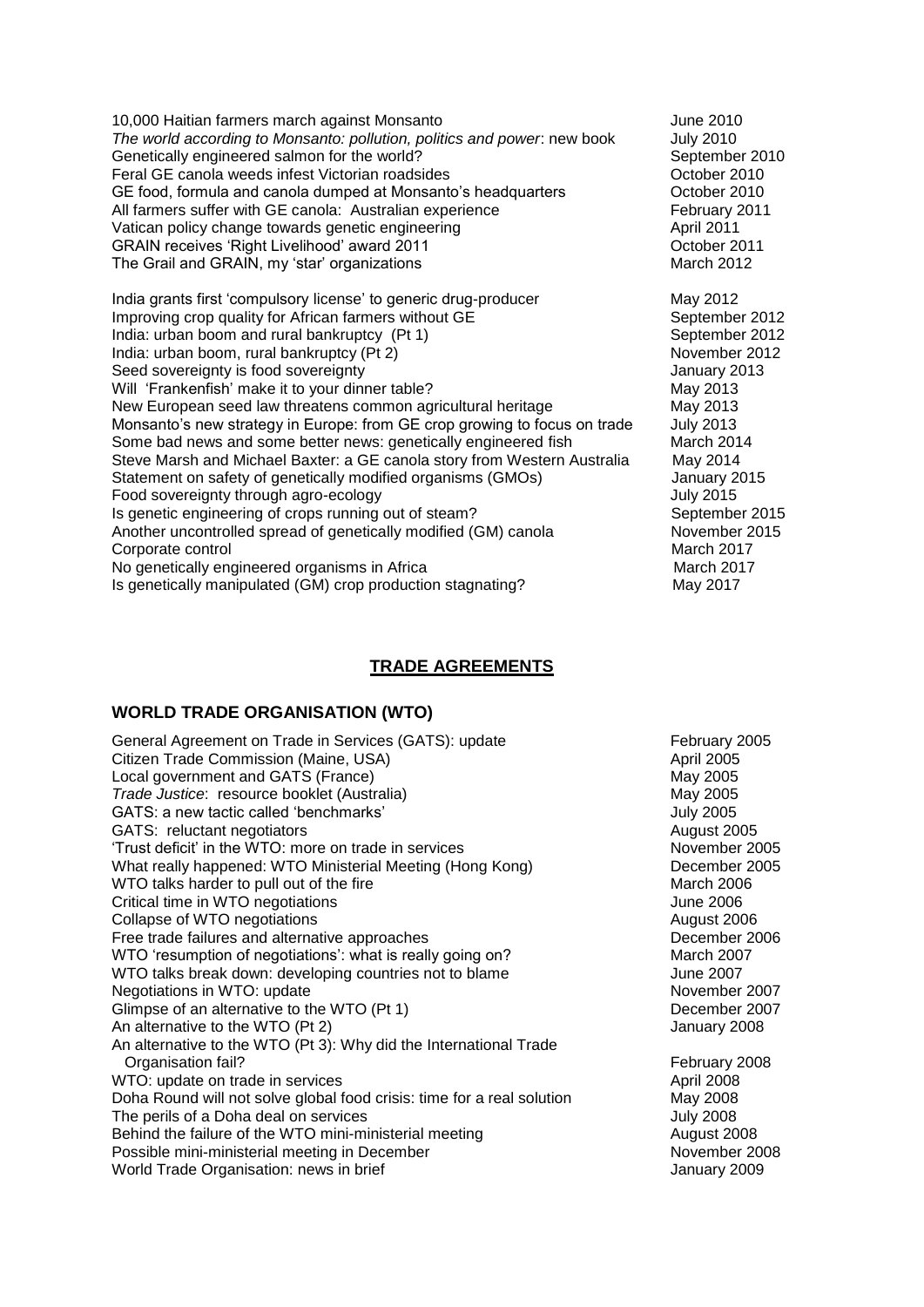| Revival of WTO trade talks?                                                 | February 2009    |
|-----------------------------------------------------------------------------|------------------|
| Big business, intellectual property and climate change                      | May 2009         |
| Another European seizure of in-transit generic drugs                        | <b>June 2009</b> |
| Dairy subsidies raise storm of protests                                     | <b>June 2009</b> |
| How free trade agreements can harm people's health:                         | August 2009      |
| case study in Central America                                               |                  |
| What's new in the World Trade Organisation?                                 | October 2009     |
| WTO seventh ministerial conference, Geneva:                                 | November 2009    |
| (1) Gaps persist (2) What critics are saying                                |                  |
| Fair trade rules for agriculture: what small-scale producers                | December 2009    |
| around the world want                                                       |                  |
| Deep differences in World Trade Organisation: update                        | May 2010         |
| A sustainable development roadmap for the WTO: publication                  | May 2010         |
| What's happening with WTO trade agreements?: update                         | <b>July 2010</b> |
| Trade and dignity for all: a statement                                      | December 2010    |
| World trade in agriculture: kick-start in January                           | December 2010    |
| WTO negotiations: call for 'absolute deadline' this year                    | January 2011     |
| WTO agriculture talks in disarray                                           | March 2011       |
| Failures of the WTO and its Doha Round of negotiations                      | May 2011         |
| Contemplating Doha failure: the way forward                                 | May 2011         |
| WTO rules against Chinese export restrictions on raw materials              | <b>July 2011</b> |
| Human rights and trade agreements                                           | September 2011   |
| WTO meeting: progress on Doha Round unlikely any time soon                  | January 2012     |
| There's nothing democratic about trade agreements                           | <b>July 2012</b> |
| Letter to Lamy, June 2012                                                   | <b>July 2012</b> |
| Least developed countries and intellectual property rights: call for action | January 2013     |
| Poorest countries win some relief from WTO                                  | <b>July 2013</b> |
| No more surrendering to corporate interests: Trade in Services Agreement    | <b>July 2013</b> |
| Food security for developing countries is a right: WTO Ministerial, Bali    | November 2013    |
| Bali high, Bali low: 'historical agreement' or 'dejà vu all over again'?    | January 2014     |
| Investing in agriculture in developing countries - the world says yes, the  |                  |
| WTO says no                                                                 | May 2015         |
| The Holy See denounces injustices in trade agreements                       | September 2015   |
| Crucial WTO conference in December: what might we expect?                   | November 2015    |
| The failure of the World Trade Organisation (WTO) conference                | January 2016     |
| World Trade Organisation: 11th Ministerial Meeting,                         |                  |
| Buenos Aires, 10-13 December 2017                                           | November 2017    |
| The World Economic Forum, Davos: Inequality 2018                            | January 2018     |
| Obesity and diabetes epidemic in the Global South:                          |                  |
| we have free trade to thank for it                                          | May 2018         |
| World Trade Organisation 11th Ministerial Meeting, Buenos Aires,            |                  |
| December 2017: Global Civil Society Reactions                               | January 2018     |
| The WTO 20 years after the 'Battle of Seattle'                              | November 2019    |

### **REGIONAL/BILATERAL TRADE AGREEMENTS**

Free Trade Area of the Americas (FTAA) and bilateral agreements January 2005 USA and Central America Free Trade Agreement (DR-CAFTA) February 2005 'Mourn but organise': DR-CAFTA update September 2005 Some lessons from North America Free Trade Agreement (NAFTA) October 2005 Trading away traditional knowledge in free trade agreements June 2006<br>USA-Peru free trade agreement: a case study discrept in the study 1006 USA-Peru free trade agreement: a case study Corrupt timber trade in Papua New Guinea July 2006 Canada-USA free trade agreement: after twenty years who has benefited? February 2008<br>Partnership or power-play?: EU trade deals need re-thinking June 2008 Partnership or power-play?: EU trade deals need re-thinking David and Goliath: Pacific - EU trade negotiations **David Acids** Corporations **October 2008** USA plans vigorous action to open markets to US exports March 2009 Ten reasons to challenge PACER-PLUS and the control of the control of the April 2009 Tomato pickers in Florida, USA April 2009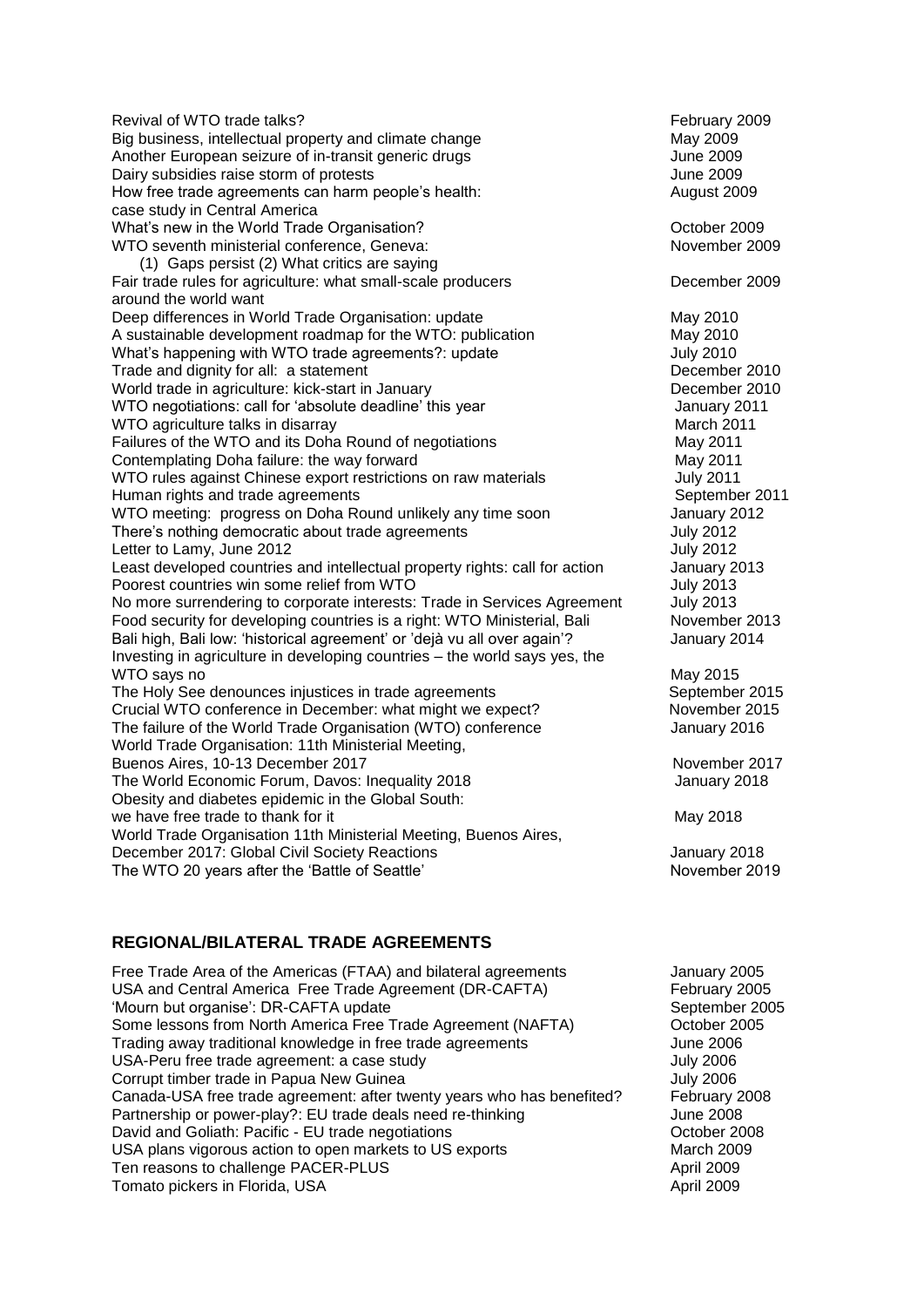| New major infrastructure in Africa as trade plummets<br>Banco del Sur: more self-reliance for South America<br>East African cooperation to end hunger<br>Mercosur cross-border trade without the US dollar<br>Trade and public health in the Pacific<br>Kangaroo Island GE-free canola goes global<br>European trade agreements with African, Caribbean and Pacific Island countries September 2010<br>No trade without help on undeniable climate change<br>Growing markets for sustainable products<br>Corporate control of trade deals: another all-out effort<br>'Global Europe' strategy: background to Canada-Europe free trade agreement | April 2009<br>May 2009<br>February 2010<br>February 2010<br>April 2010<br>April 2010<br>November 2010<br>November 2010<br>December 2010<br>January 2011 |
|-------------------------------------------------------------------------------------------------------------------------------------------------------------------------------------------------------------------------------------------------------------------------------------------------------------------------------------------------------------------------------------------------------------------------------------------------------------------------------------------------------------------------------------------------------------------------------------------------------------------------------------------------|---------------------------------------------------------------------------------------------------------------------------------------------------------|
| Justice for cotton producers: ACP countries call for immediate action on                                                                                                                                                                                                                                                                                                                                                                                                                                                                                                                                                                        |                                                                                                                                                         |
| cotton subsidies                                                                                                                                                                                                                                                                                                                                                                                                                                                                                                                                                                                                                                | February 2011<br>March 2011                                                                                                                             |
| Threat to public health in Trans-Pacific Partnership negotiation<br>Papua New Guinea Special Economic Zone: women fear eviction                                                                                                                                                                                                                                                                                                                                                                                                                                                                                                                 | April 2011                                                                                                                                              |
| Indonesian fishing company: good news for Fiji                                                                                                                                                                                                                                                                                                                                                                                                                                                                                                                                                                                                  | April 2011                                                                                                                                              |
| External market forces wreak havoc in Africa                                                                                                                                                                                                                                                                                                                                                                                                                                                                                                                                                                                                    | April 2011                                                                                                                                              |
| Canada-EU trade agreement: threat to local governments and public services                                                                                                                                                                                                                                                                                                                                                                                                                                                                                                                                                                      | June 2011                                                                                                                                               |
| Chinese pressure on Papua New Guinea government: Ramu mine                                                                                                                                                                                                                                                                                                                                                                                                                                                                                                                                                                                      | <b>July 2011</b>                                                                                                                                        |
| Egypt to South Africa: a free trade zone in three years?<br>USA undermines access to medicines in the Pacific                                                                                                                                                                                                                                                                                                                                                                                                                                                                                                                                   | September 2011<br>October 2011                                                                                                                          |
| West Africa and Europe: danger in trade agreements                                                                                                                                                                                                                                                                                                                                                                                                                                                                                                                                                                                              | October 2011                                                                                                                                            |
| How NAFTA is starving Mexico (Part I)                                                                                                                                                                                                                                                                                                                                                                                                                                                                                                                                                                                                           | November 2011                                                                                                                                           |
| How NAFTA is starving Mexico (Part 2)                                                                                                                                                                                                                                                                                                                                                                                                                                                                                                                                                                                                           | December 2011                                                                                                                                           |
| African continental free trade area by 2017?                                                                                                                                                                                                                                                                                                                                                                                                                                                                                                                                                                                                    | March 2012                                                                                                                                              |
| Risky trade deals<br>Watch out for investment treaties                                                                                                                                                                                                                                                                                                                                                                                                                                                                                                                                                                                          | November 2012                                                                                                                                           |
| Trans-Pacific Partnership Agreement: environmental and foreign investor rights                                                                                                                                                                                                                                                                                                                                                                                                                                                                                                                                                                  | September 2013<br>January 2014                                                                                                                          |
| Trans-Atlantic Free Trade Agreement: unleashing 'fracking' around the world                                                                                                                                                                                                                                                                                                                                                                                                                                                                                                                                                                     | March 2014                                                                                                                                              |
| February talks in Singapore end without agreement (TPP)                                                                                                                                                                                                                                                                                                                                                                                                                                                                                                                                                                                         | March 2014                                                                                                                                              |
| Trade agreements: Investor-State Dispute Settlement clause                                                                                                                                                                                                                                                                                                                                                                                                                                                                                                                                                                                      | May 2014                                                                                                                                                |
| Economic Partnership Agreements: European Union, Caribbean and Pacific<br>Opposition grows to Investor-State Disputes Arbitration - critical submission                                                                                                                                                                                                                                                                                                                                                                                                                                                                                         | May 2014                                                                                                                                                |
| from 121 experts<br>Canada-Europe trade agreement: What next?                                                                                                                                                                                                                                                                                                                                                                                                                                                                                                                                                                                   | <b>July 2014</b><br>September 2014                                                                                                                      |
| Australian trade and aid watchdogs denounce Pacific free trade agreement                                                                                                                                                                                                                                                                                                                                                                                                                                                                                                                                                                        | November 2014                                                                                                                                           |
| 'Trading away democracy'                                                                                                                                                                                                                                                                                                                                                                                                                                                                                                                                                                                                                        | January 2015                                                                                                                                            |
| Canada faces an ISDS tribunal and loses                                                                                                                                                                                                                                                                                                                                                                                                                                                                                                                                                                                                         | <b>March 2015</b>                                                                                                                                       |
| Failed Trans-Pacific Partnership (TTP) talks                                                                                                                                                                                                                                                                                                                                                                                                                                                                                                                                                                                                    | <b>July 2015</b>                                                                                                                                        |
| What has the TPP to do with human trafficking?                                                                                                                                                                                                                                                                                                                                                                                                                                                                                                                                                                                                  | <b>July 2015</b>                                                                                                                                        |
| Free trade deals ignore human rights treaty obligations<br>Corporate benefit trumps public welfare in TPP                                                                                                                                                                                                                                                                                                                                                                                                                                                                                                                                       | September 2015<br>November 2015                                                                                                                         |
| Trade negotiators in the Pacific: small islands take a strong stance                                                                                                                                                                                                                                                                                                                                                                                                                                                                                                                                                                            | January 2016                                                                                                                                            |
| Beware of the 4th February                                                                                                                                                                                                                                                                                                                                                                                                                                                                                                                                                                                                                      | January 2016                                                                                                                                            |
| Three giant inter-related trade agreements                                                                                                                                                                                                                                                                                                                                                                                                                                                                                                                                                                                                      | May 2016                                                                                                                                                |
| Brexit, trade agreements and 'war on want'                                                                                                                                                                                                                                                                                                                                                                                                                                                                                                                                                                                                      | <b>July 2016</b>                                                                                                                                        |
| Don't repeat the wrongs of the TPP in other agreements                                                                                                                                                                                                                                                                                                                                                                                                                                                                                                                                                                                          | November 2016                                                                                                                                           |
| CETA, a tool for inequality<br>The TPP is dead: a Canadian perspective                                                                                                                                                                                                                                                                                                                                                                                                                                                                                                                                                                          | November 2016<br>January 2017                                                                                                                           |
| Ten things you need to know about TiSA                                                                                                                                                                                                                                                                                                                                                                                                                                                                                                                                                                                                          | January 2017                                                                                                                                            |
| The free trade myth of added prosperity: an Australian view                                                                                                                                                                                                                                                                                                                                                                                                                                                                                                                                                                                     | March 2017                                                                                                                                              |
| Pacific free trade agreement driven forward without two major island nations                                                                                                                                                                                                                                                                                                                                                                                                                                                                                                                                                                    | May 2017                                                                                                                                                |
| NAFTA and its global implications                                                                                                                                                                                                                                                                                                                                                                                                                                                                                                                                                                                                               | May 2017                                                                                                                                                |
| Trans-Pacific Partnership Agreement: update                                                                                                                                                                                                                                                                                                                                                                                                                                                                                                                                                                                                     | September 2017                                                                                                                                          |
| North American Free Trade Agreement: is the genie out of the bottle?<br>European Union and African, Caribbean and Pacific                                                                                                                                                                                                                                                                                                                                                                                                                                                                                                                       | November 2017                                                                                                                                           |
| (ACP) Nations: three significant decisions                                                                                                                                                                                                                                                                                                                                                                                                                                                                                                                                                                                                      | November 2017                                                                                                                                           |
| Women's statement against the rebranded Trans-Pacific Partnership                                                                                                                                                                                                                                                                                                                                                                                                                                                                                                                                                                               | March 2018                                                                                                                                              |
| Opportunities in a post-NAFTA world: a Canadian perspective                                                                                                                                                                                                                                                                                                                                                                                                                                                                                                                                                                                     | May 2018                                                                                                                                                |
| A case study: Canada loses NAFTA court challenge                                                                                                                                                                                                                                                                                                                                                                                                                                                                                                                                                                                                | May 2018                                                                                                                                                |